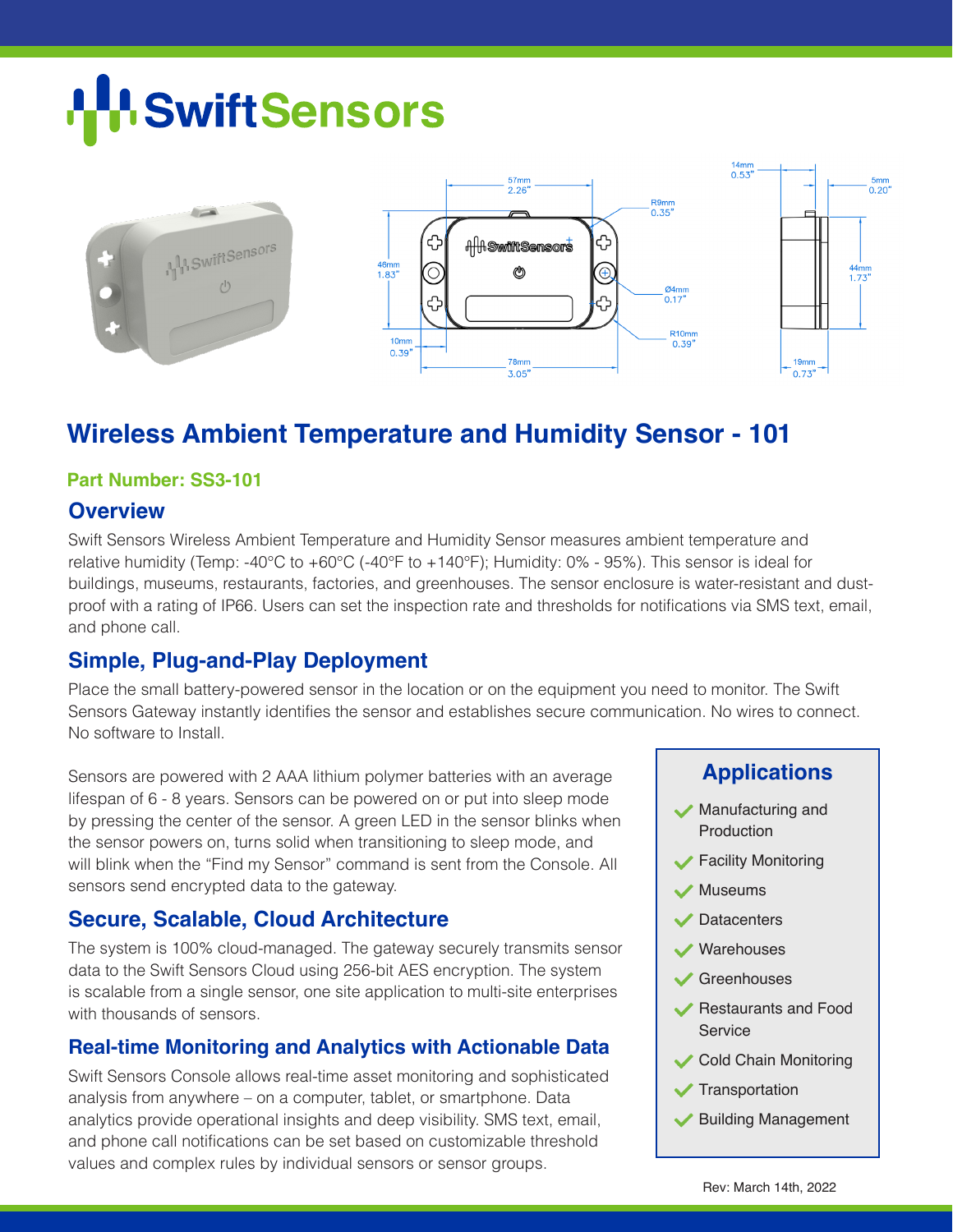| <b>Operational Specifications:</b>               |                                                                                               |  |
|--------------------------------------------------|-----------------------------------------------------------------------------------------------|--|
| <b>Power</b>                                     | 1.8 - 3.6VDC, 0.045mW Average                                                                 |  |
| <b>Battery Type</b>                              | AAA x2 Replaceable "L92" Lithium Polymer                                                      |  |
| <b>Operating Voltage</b>                         | 1.8VDC - 3.6VDC                                                                               |  |
| <b>Avg. Current Consumption</b>                  | 25uA (Active), 500uA (Command ACK), <5uA(Sleep)                                               |  |
| <b>Operating Temperature</b>                     | -40 $\degree$ C to +60 $\degree$ C (-40 $\degree$ F to +140 $\degree$ F) Defined by Batteries |  |
| <b>Operating Environment</b>                     | Indoor/Outdoor, 0-95%+ RH                                                                     |  |
| <b>Battery Life (Average)</b>                    | 6 - 8 Years                                                                                   |  |
| <b>Communication Protocol</b>                    | BLE/BT5 2.4Ghz                                                                                |  |
| <b>BLE Chipset</b>                               | nRF52840                                                                                      |  |
| <b>TX Strength</b>                               | Default +8dBm                                                                                 |  |
| <b>Range</b>                                     | 70m - 90m (250ft - 300ft) Line-of-Sight                                                       |  |
|                                                  | 30m - 45m (100ft - 150ft) Non Line-of-Sight                                                   |  |
| <b>Encryption</b>                                | 128-Bit AES Encryption                                                                        |  |
| <b>Button Press</b>                              | Click to turn on. Press and Hold 2 sec to put in sleep mode                                   |  |
| <b>LED</b>                                       | Green LED: 2 sec. blinking when turning on                                                    |  |
|                                                  | Green LED: 2 sec. solid when entering sleep mode                                              |  |
| <b>Find My Sensor</b>                            | Command from Console to blink sensor LED                                                      |  |
| <b>Weight</b>                                    | 56g (2 oz)                                                                                    |  |
| <b>Dimensions</b>                                | 77.5mm x 57.5mm x 44mm (2.26in. x 1.73in. x 0.73in.)                                          |  |
| <b>Enclosure Material</b>                        | ABS PA-765+                                                                                   |  |
| <b>IP Rating</b>                                 | IP66* *Do Not Submerge, Washdown Carefully                                                    |  |
| <b>Certifications</b>                            | FCC ID: X8WBT840F                                                                             |  |
| <b>FC</b> $\blacktriangleright$ <b>FC</b> Canada | IC ID: 4100A-BT840F                                                                           |  |
| $CE \times$ RoHS                                 | CE Compliance: 2014/35/EU, 2014/53/EU, 2014/30/EU                                             |  |
| <b>EMC Compliance</b>                            | FCC Part 15 Class B                                                                           |  |
| <b>Flammability Rating</b>                       | <b>UL94-0V</b>                                                                                |  |
| <b>Warranty</b>                                  | 2-years                                                                                       |  |